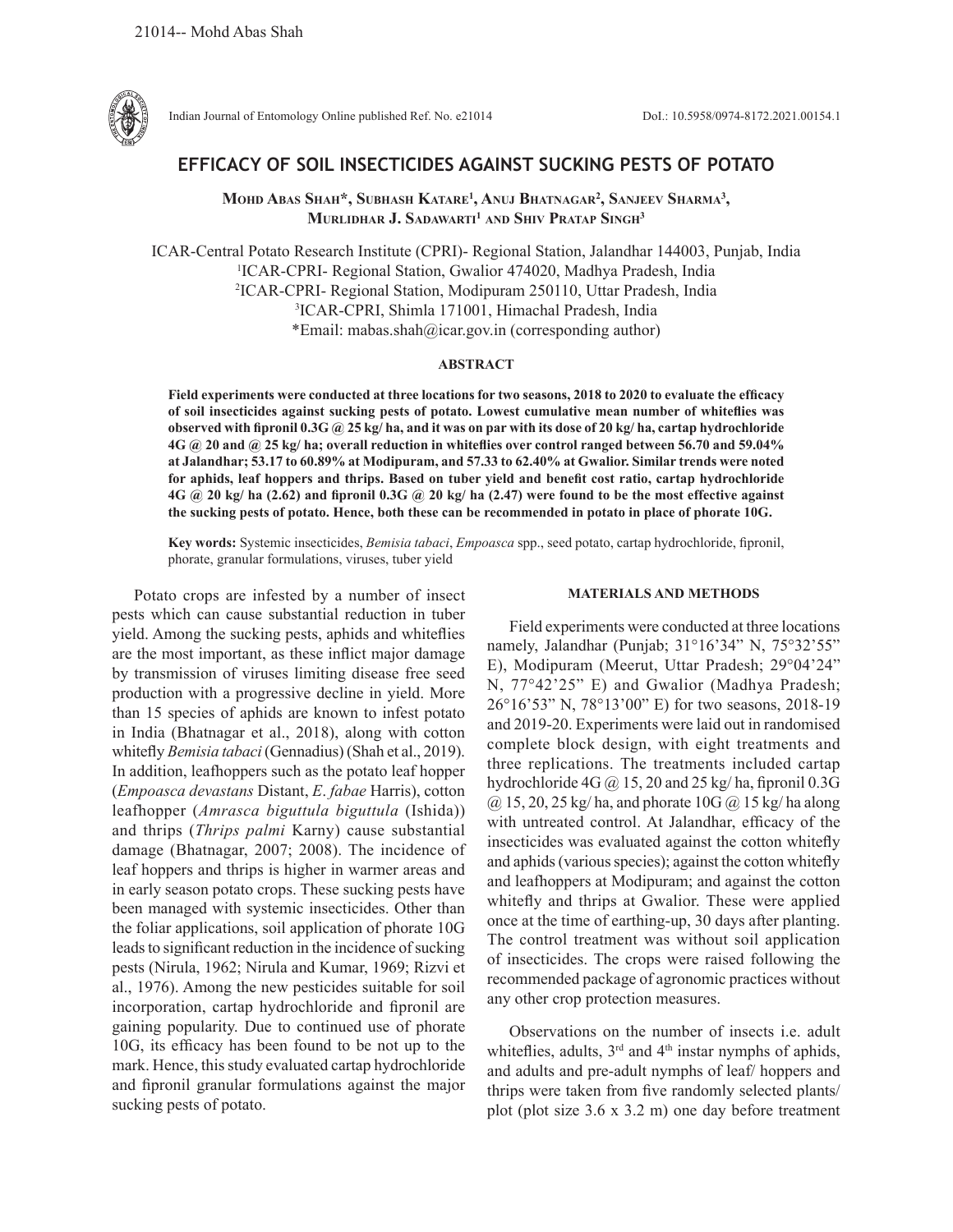(pre-count) and 3, 5, 10, 20, 30 and 40 days after soil incorporation of insecticides. The per cent reduction in pest population size over control was calculated using the Henderson-Tilton formula (Henderson and Tilton, 1955). The total tuber yield in all experiments was recorded on whole plot basis. The data on number of insects, % reduction over control and tuber yield were subjected to ANOVA after appropriate transformation. The treatment means were separated by least significant difference (LSD,  $p=0.05$ ).

For benefit cost analysis, the cost of insecticide application was calculated as cost of insecticide and labour units required for its incorporation while as the price of harvested potato was calculated as per the prevailing market rate. Benefit cost ratio was calculated using the following formula-

Benefit - Cost ratio = Net return (Rs/ ha) Benefit - Cost ratio =  $\frac{\text{Net return (KS/ ha)}}{\text{Cost of treatment (Rs/ ha)}}$ 

### **RESULTS AND DISCUSSION**

*Bemisia tabaci*: The effect of soil incorporated insecticides on the incidence of whitefly was evaluated at all the three locations (Jalandhar, Modipuram and Gwalior) over the two seasons (2018-19 and 219-20). The effect of insecticide treatments was significant on the incidence at all the locations ( $F = 66.16$ ; d.f. = 7, 14;  $p = 0.00$  at Jalandhar;  $F = 17.08$ ; d.f. = 7, 14;  $p =$ 0.00 at Modipuram;  $F = 25.34$ ; d.f. = 7, 14;  $p = 0.00$ at Gwalior) (Table 1). Lowest incidence was recorded with fipronil 0.3G  $\omega$  25 kg/ ha which was on par with fipronil 0.3G @ 20 kg/ ha, cartap hydrochloride 4G @ 20 kg/ ha and cartap hydrochloride  $4G$   $\omega$  25 kg/ ha. The overall reduction over control ranged between 53.17 and 62.40% at the three locations.

**Aphids (various species):** Among the collected aphid samples, *Rhopalosiphum rifiabdominale* (Sasaki) (rice root aphid), *Aphis gossypii* Glover (cotton or melon aphid), *Aphis nasturtii* Kaltenbach (buckthornpotato aphid), *Myzus persicae* (Sulzer) (peach-potato aphid) and *R. nymphaeae* (L.) (water lily aphid) were predominant. The effect of insecticide treatments was significant on the cumulative incidence of aphids (F  $= 41.20$ ; d.f.  $= 7$ , 14;  $p = 0.00$ ) at Jalandhar (Table 1). Among the treatments, fipronil 0.3G  $\omega$  25 kg/ ha performed best and was on par with fipronil 0.3G  $\omega$ 20 kg/ ha, cartap hydrochloride 4G @ 20 kg/ ha and cartap hydrochloride 4G  $\omega$  25 kg/ ha. The cumulative reduction in the incidence over control ranged between 59.80 and 60.78% with these treatments.

**Leaf hoppers:** The effect of insecticide treatments was significant on the cumulative incidence  $(F = 25.83)$ ;  $d.f. = 7$ , 14;  $p = 0.00$ ) at Modipuram (Table 1). Among the treatments, fipronil 0.3G  $\omega$  20 and 25 kg/ ha, and cartap hydrochloride  $4G \, \textcircled{a}$  20 and 25 kg/ ha performed best and were on par with each other. The reduction in incidence ranged between 58.60 and 65.94% with these treatments.

*Thrips palmi***:** The effect of insecticide treatments was significant on the cumulative number of thrips at Gwalior (F = 341.31; d.f. = 7, 14; p = 0.00) (Table 1). Among the treatments, fipronil 0.3G  $\omega$  20 and 25 kg/ ha, and cartap hydrochloride  $4G$   $\omega$  20 and 25 kg/ ha performed best and were on par with each other. The reduction over control ranged between 60.87 and 61.11% with these treatments. The effect of insecticides on the incidence of whiteflies, aphids, leafhoppers and thrips was significant from 5– 10 to 40 days after incorporation.

The granular formulations of cartap hydrochloride and fipronil have been found effective for the management of many sucking and chewing pests and are currently being used for pest management in many crops. Either or both the insecticides are reported to successfully reduce the incidence of stem borers and leaf folder and brown plant hoppers in rice (Lal, 2006; Dhaka et al., 2011; Abro et al., 2013; Kharbade et al., 2015; Sandhu and Dhaliwal, 2016; Guruprasath and Ayyasamy, 2019), onion thrips (Pathak et al., 2018) and sugarcane wooly aphids (Mane et al., 2016) to mention a few.

**Yield and benefit cost analysis:** The effect of treatments was non-significant for total tuber yield at all the locations however, insecticide treated plots recorded slightly higher yield as compared to untreated control. Among the four insecticide treatments that provided highest suppression in insect populations, highest cost benefit ratio was for cartap hydrochloride 4G @ 20 kg/ ha and fipronil 0.3G @ 20 kg/ ha (2.62 and 2.47, respectively (Table 2). Further, no phytotoxicity symptoms were associated with any of the insecticide treatments.

Therefore, it is concluded that the soil incorporation of cartap hydrochloride  $4G \ (\omega\ 20 \ \text{kg})$  ha or fipronil  $0.3G$   $\omega$   $20 \text{ kg/ha}$  at earthing-up in potato crops can be recommended for the management of sucking pests (aphids, whiteflies, leafhopers and thrips) in potato crops in place of phorate 10G.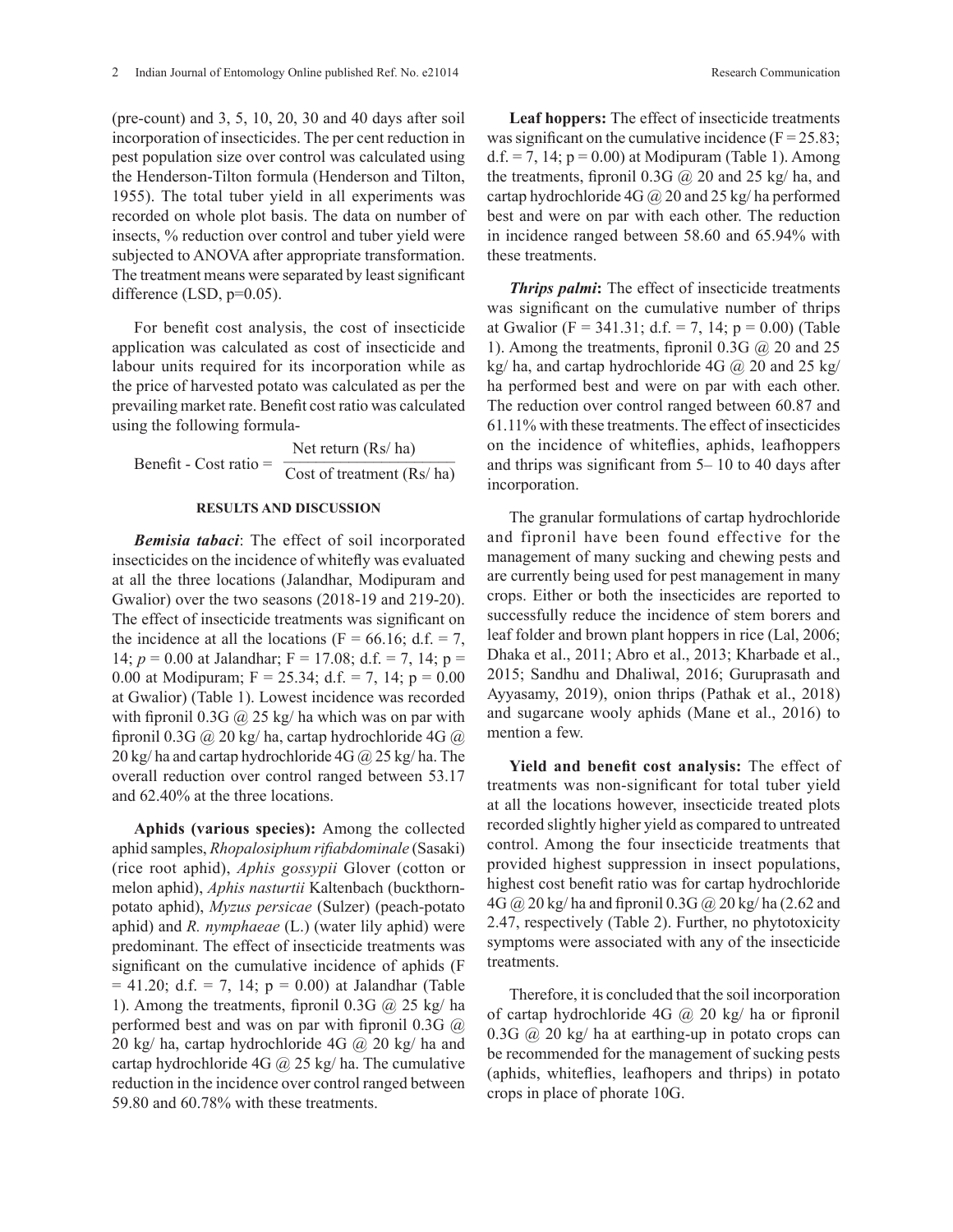| Treatments                                    |                           | Jalandhar                      |                          |                                | Modipuram                                                           |                        |                                   | Gwalior                                                              |                              |                                            | alandhar                                                                        |                        |                  | Modipuram                                                                                  |                        |                                        | Gwalion                                       |                                 |
|-----------------------------------------------|---------------------------|--------------------------------|--------------------------|--------------------------------|---------------------------------------------------------------------|------------------------|-----------------------------------|----------------------------------------------------------------------|------------------------------|--------------------------------------------|---------------------------------------------------------------------------------|------------------------|------------------|--------------------------------------------------------------------------------------------|------------------------|----------------------------------------|-----------------------------------------------|---------------------------------|
|                                               | count<br>P <sub>re-</sub> | Mean<br>count<br>post-         | reduc-<br>tion<br>$\%$   | count<br>Pre-                  | count<br>Mean<br>post-                                              | reduc-<br>tion<br>$\%$ | count<br>Pre-                     | post-<br>count<br>Mean                                               | reduc-<br>tion<br>$\sqrt{6}$ | count<br>Pre-                              | Mean<br>post-<br>count                                                          | reduc-<br>tion<br>$\%$ | count<br>Pre-    | count<br>Mean<br>post-                                                                     | reduc-<br>tion<br>$\%$ | count<br>Pre-                          | Mean<br>post-<br>count                        | reduc-<br>tion<br>$\frac{5}{6}$ |
| Hydrochloride 4<br>G @ 15 kg/ha<br>Cartap     | (3.96)<br>15.00           | $(2.61)^{c}$<br>5.83           | 42.78                    | $3.67$<br>(2.15)               | B. tabaci<br>$3.11$<br>$(2.02)^{b}$                                 | 34.27                  | 13.50<br>(3.80)                   | $6.58$<br>(2.75) <sup>b</sup>                                        | 39.52                        | $5.00$<br>(2.44)                           | $(2.13)^{b}$<br>aphid<br>3.56                                                   | 37.25                  | (2.88)<br>7.33   | eafhopper<br>$(2.17)^b$<br>3.72                                                            | 34.33                  | 18.67<br>(4.42)                        | $(3.38)^{b}$<br>10.44<br>thrips               | 43.04                           |
| Hydrochloride 4<br>G $@$ 20 kg/ha<br>Cartap   | (3.85)<br>14.00           | $(2.26)^{a}$<br>4.11           | 56.84                    | $3.33$<br>(2.07)               | $(1.73)^a$<br>2.00                                                  | 53.17                  | (3.78)<br>13.33                   | $(2.34)^{a}$<br>4.50                                                 | 58.13                        | (2.44)<br>5.00                             | $(1.80)^{a}$<br>2.28                                                            | 59.80                  | (2.88)<br>7.33   | $(1.79)^a$<br>2.22                                                                         | 60.41                  | 18.67<br>(4.43)                        | $7.17$<br>$(2.85)^a$                          | 60.87                           |
| Hydrochloride 4<br>G $@$ 25 kg/ ha<br>Cartap  | 16.00<br>(4.11)           | $(2.33)^{a}$<br>4.44           | 59.04                    | (2.15)<br>3.67                 | $1.89$<br>$(1.69)^a$                                                | 59.90                  | 12.67<br>3.68)                    | $\frac{4.17}{(2.27)^a}$                                              | 59.24                        | $5.00$<br>(2.44)                           | $2.28$<br>(1.80) <sup>a</sup>                                                   | 59.80                  | 7.67<br>2.94)    | $\frac{2.17}{1.77)^a}$                                                                     | 63.06                  | 18.33<br>(4.39)                        | $7.00$<br>$(2.82)^a$                          | 61.11                           |
| Fipronil 0.3 G<br>$@$ 15 kg/ ha               | 14.33<br>(3.86)           | $(2.54)^{c}$<br>5.44           | 44.06                    | $\frac{3.00}{(1.98)}$          | $3.00$<br>1.99) <sup>b</sup>                                        | 22.75                  | 13.67<br>3.82)                    |                                                                      | 40.97                        |                                            |                                                                                 | 34.87                  | $7.00$<br>(2.82) |                                                                                            | 33.99                  | 19.33<br>(4.50)                        |                                               | 46.33                           |
| Fipronil 0.3 G<br>$@$ 20 kg/ ha               | 15.33<br>(4.03)           | $(2.34)$ <sup>ab</sup><br>4.50 | 56.70                    |                                |                                                                     | 56.49                  | $12.83$<br>$(3.71)$               |                                                                      | 57.33                        | $4.67$<br>$(2.35)$<br>$(2.50)$<br>$(2.50)$ |                                                                                 | 60.48                  | $6.67$<br>(2.76) | $\begin{array}{c} 3.56 \\ 2.13 \end{array}$<br>$\begin{array}{c} 2.11 \\ 1.76 \end{array}$ | 58.60                  | (4.50)<br>19.33                        | $10.19$<br>$(3.34)^b$<br>$7.44$<br>$(2.90)^a$ | 60.78                           |
| Fipronil 0.3 G<br>$@$ 25 kg/ ha               | 13.67<br>(3.82)           | $3.83$<br>(2.19) <sup>a</sup>  | 58.63                    | $(2.15)$<br>3.67<br>5<br>(2.1) | $2.06$<br>$(1.74)^a$<br>$1.83$<br>$(1.68)^a$<br>$3.17$<br>$2.04)^b$ | 60.89                  | 14.00                             | $6.50$<br>$(2.73)^b$<br>$4.42$<br>$(2.32)^a$<br>$4.25$<br>$(2.28)^a$ | 62.40                        | $5.00$<br>$(2.44)$                         | $\begin{array}{c} 3.44 \\ (2.10)^b \\ 2.39 \\ (1.84)^a \\ (1.79)^a \end{array}$ | 60.78                  | $7.67$<br>(2.94) | $2.00$<br>1.73) <sup>a</sup>                                                               | 65.94                  | $18.33$<br>(4.38)                      |                                               | 61.09                           |
| Phorate 10 G $@$<br>$15 \text{ kg}/\text{Ha}$ | 15.67<br>(4.06)           | $(2.66)^{\circ}$<br>6.11       | 42.57                    | $3.33$<br>$(2.66)$<br>$4.33$   |                                                                     | 26.55                  | 13.17<br>3.76)                    | $6.42$<br>$(2.72)^{b}$                                               | 39.63                        | $4.67$<br>(2.37)                           | $(2.09)^b$                                                                      | 35.92                  | $7.33$<br>(2.88) | $3.78$<br>$(2.18)^b$                                                                       | 33.34                  | $19.33$<br>(4.50)                      | $7.00$<br>$(2.82)^a$<br>$10.97$<br>$(3.45)^b$ | 42.22                           |
| Control                                       | 15.33<br>(3.98)           | $(3.38)^d$<br>10.44            | $\overline{\phantom{a}}$ | (2.30)                         | $\frac{5.61}{(2.57)^6}$                                             |                        | 13.67<br>3.82                     | $(3.46)$ °<br>11.03                                                  |                              | (2.44)<br>5.00                             | $(2.58)$ <sup>c</sup><br>5.67                                                   | I                      | (2.88)<br>7.33   | $5.67$<br>(2.58) <sup>c</sup>                                                              | I                      | 19.33<br>(4.50)                        | $(4.47)$ °<br>19.00                           |                                 |
| $CD (p = 0.05)$                               | ₹<br>0.31                 | 0.04<br>0.14                   |                          | 0.07<br>Ş                      | 0.04<br>0.13                                                        |                        | 0.14<br>$\mathbb{A}^{\mathbf{A}}$ | 0.04<br>0.13                                                         |                              | 0.13<br>$\tilde{z}$                        |                                                                                 | 0.04<br>0.12           | 0.04<br>Ź        | 0.06<br>0.18                                                                               |                        | 0.14<br>$\mathop{\mathsf{X}}\nolimits$ | 0.09<br>0.03                                  |                                 |

Efficacy of soil insecticides against sucking pests of potato 3 Mohd Abas Shah et al.